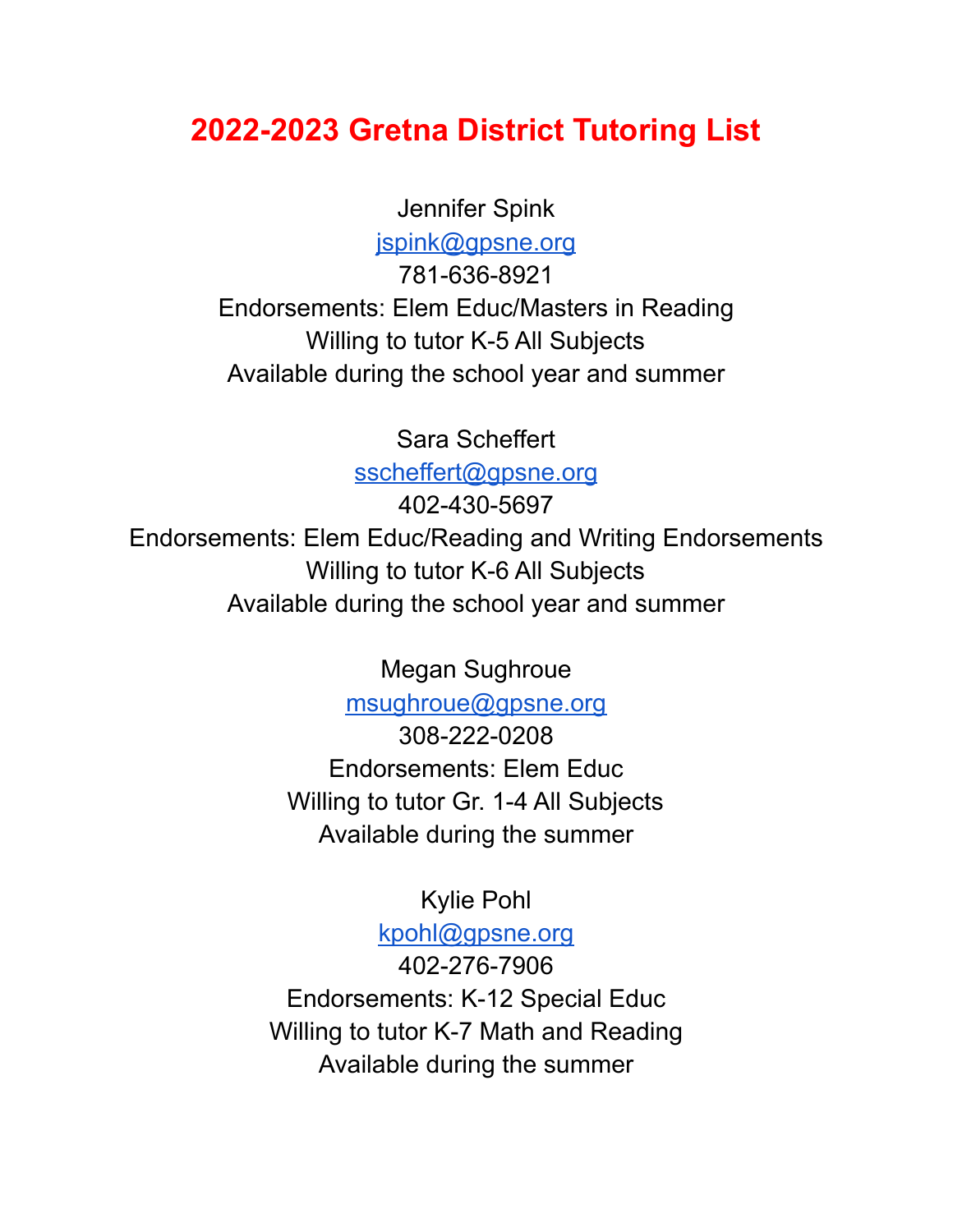## Sierra Johnson [sjohnson@gpsne.org](mailto:sjohnson@gpsne.org)

402-570-0200 Endorsements: Elem Educ/Early Childhood/K-6 Spec Educ Willing to tutor Pre-K - Gr. 1 All Subjects Available during the summer

Kaitlyn Moore

[kmoore@gpsne.org](mailto:kmoore@gpsne.org)

308-293-0820 Endorsements: Early Childhood/Spec Educ Endorsement Willing to tutor Pre-K - Gr. 3 All Subjects Available in June and during the school year

Sheri Roberts

[sroberts@gpsne.org](mailto:sroberts@gpsne.org)

402-616-0869 Endorsements: Elem Educ/Masters in Math/Reading Training Willing to tutor K-4 All Subjects Available during the summer

Camryn Grove

[cgrove@gpsne.org](mailto:cgrove@gpsne.org)

402-350-3037 Endorsements: Elem Educ/Language Arts & Social Studies Willing to tutor Gr. 3-5 All Subjects Available during the school year and summer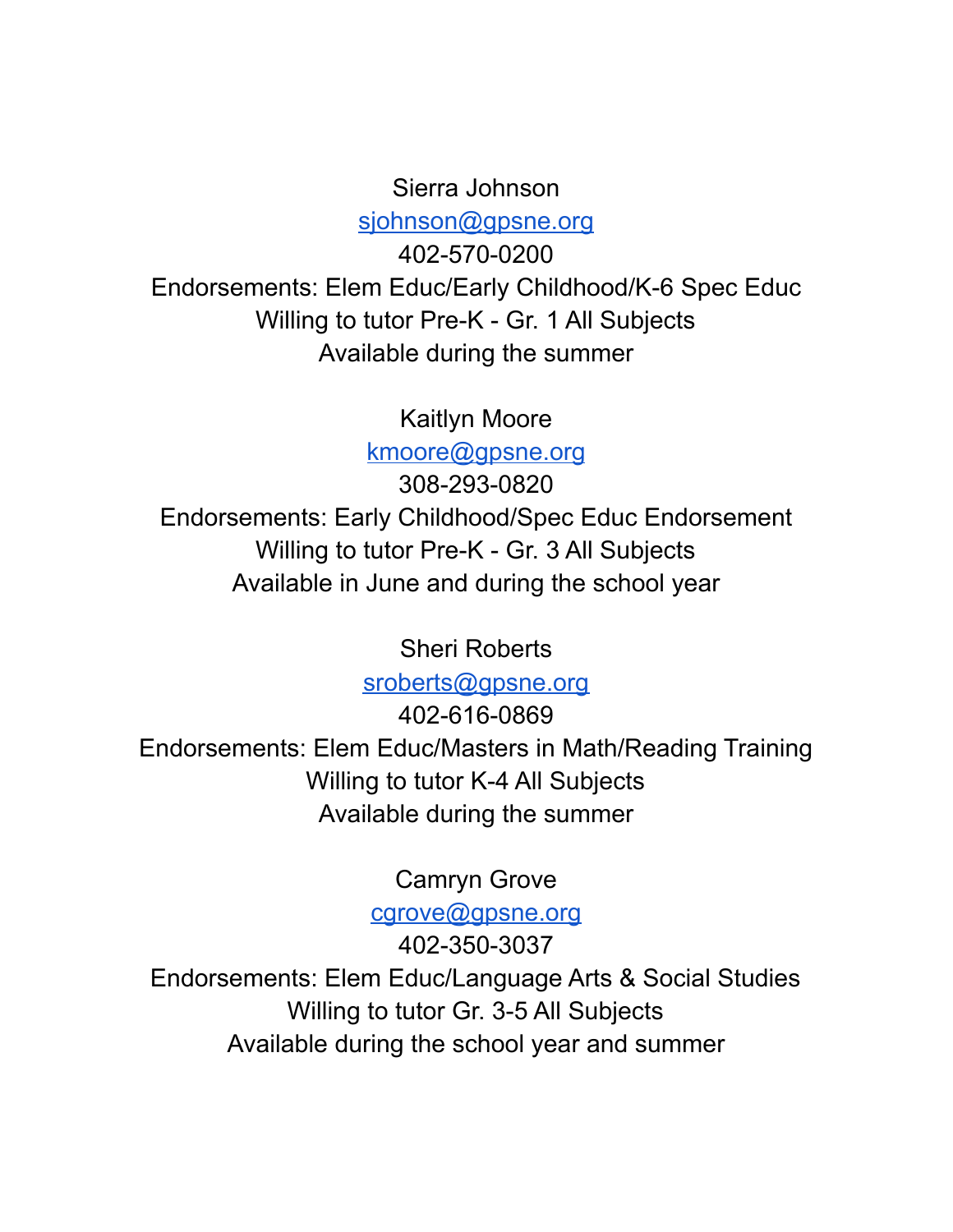Megan Williams

[mwilliams@gpsne.org](mailto:mwilliams@gpsne.org)

480-694-2313 Endorsements: Elem Educ Willing to tutor K-5 All Subjects Available during the school year and summer

Claire Foster

[cfoster@gpsne.org](mailto:cfoster@gpsne.org) 618-219-6034 Endorsements: Elem Educ K-12 Willing to tutor Gr. 1-3 All Subjects Available during the school year

> Alexandra Ellis [aellis@gpsne.org](mailto:aellis@gpsne.org)

402-739-1753 Endorsements: Elem Educ Willing to tutor Gr. K-3 All Subjects Available during the school year and summer

Lindsay Beber

[lbeber@gpsne.org](mailto:lbeber@gpsne.org)

402-990-0415 Endorsements: Elem Educ Willing to tutor K-3 Reading and Math Available during the summer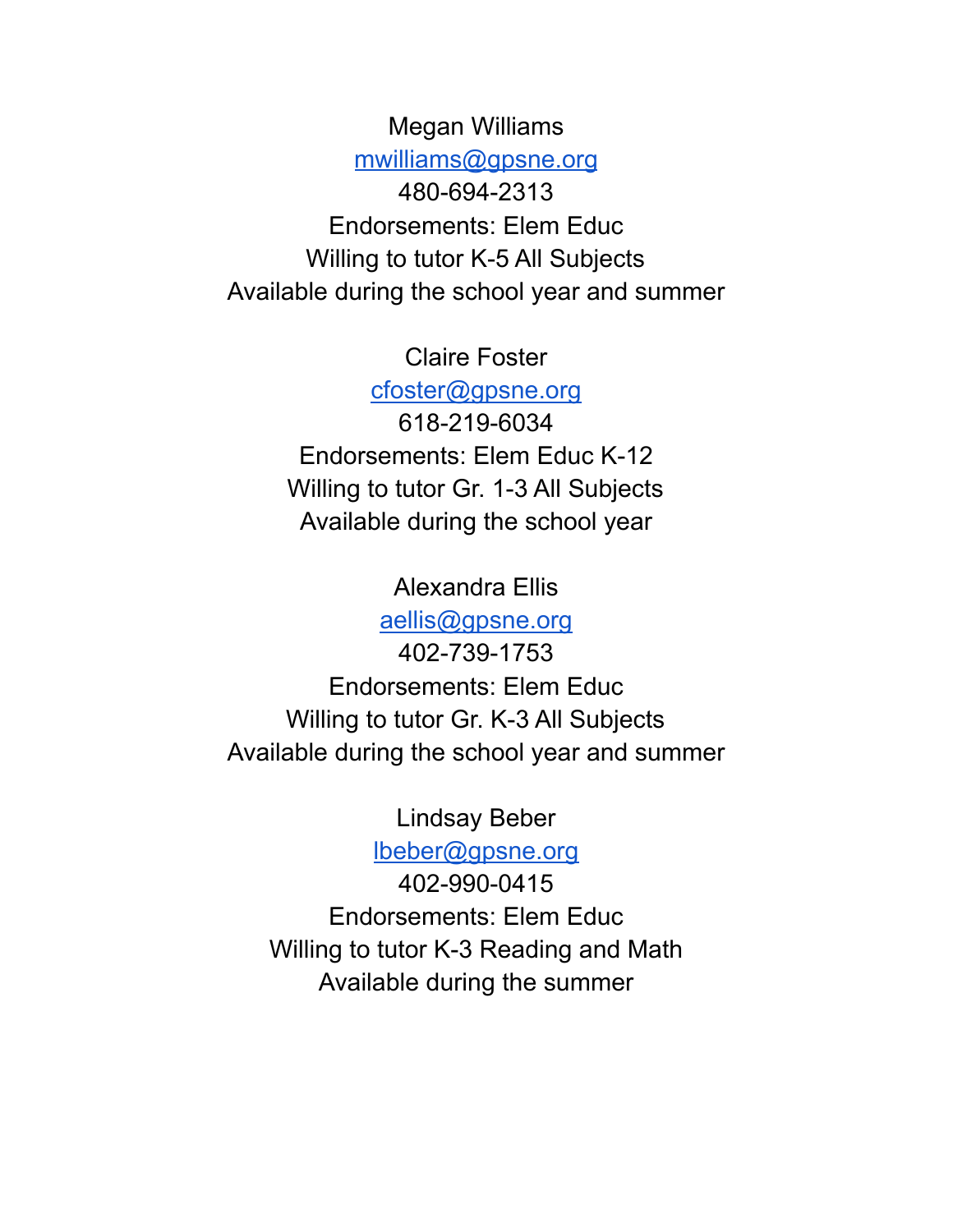Tiffany Honeyman [thoneyman@gpsne.org](mailto:thoneyman@gpsne.org) 402-515-3502 Endorsements: Elem Educ/Early Childhood Willing to tutor K-3 Reading and Math Available during the school year and summer

Delayne Spurgin

[dspurgin@gpsne.org](mailto:dspurgin@gpsne.org)

402-297-1596

Endorsements: Elem Educ/Spec Educ K-12/HAL Endorsement Willing to tutor K-6 Reading, Writing and Math Available during the school year and summer

> Ashlee Snow [asnow@gpsne.org](mailto:asnow@gpsne.org)

308-325-4288 Endorsements: Elem Educ/Early Childhood Willing to tutor K-2 Reading and Math Available during the summer

Brandon Gibson

[bgibson@gpsne.org](mailto:bgibson@gpsne.org)

402-801-0859 Endorsements: Elem Educ K-8/Masters in Curriculum Willing to tutor Gr. 3-5 Math Available during the school year and summer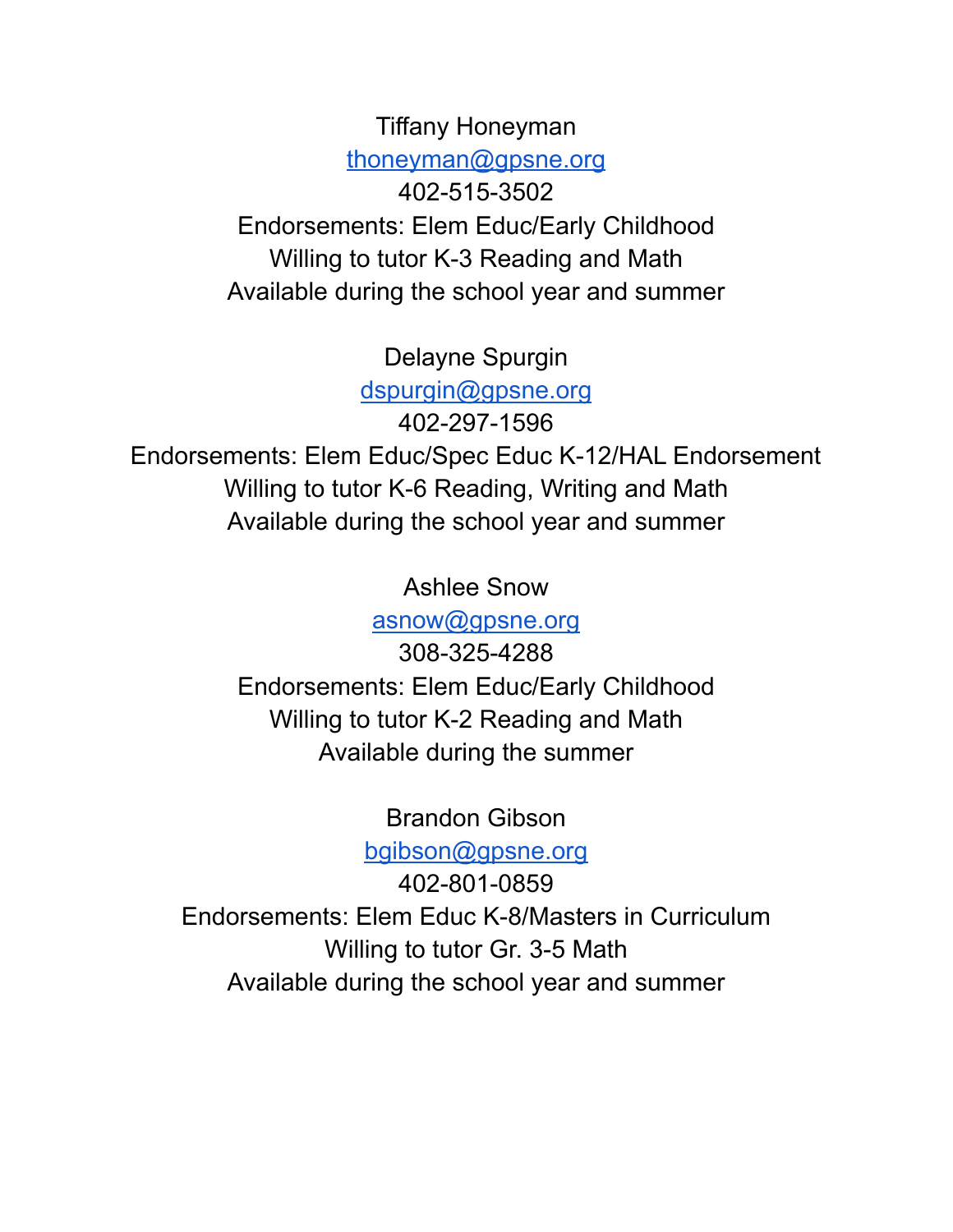Annie Sempek

[asempek@gpsne.org](mailto:asempek@gpsne.org)

402-899-0079

Endorsements: Elem Educ/Reading & Writing Endorsements Willing to tutor Gr. K-3 All Subjects Available during the school year and summer

Jess Zavadil-Manley

[jzavadil-manley@gpsne.org](mailto:jzavadil-manley@gpsne.org)

402-708-9591 Endorsements: Elem Educ/Spec Educ K-12/HAL/Reading **Specialist** Willing to tutor Gr. 1-4 Reading and Math Available during the summer

Samantha Henning

[shenning@gpsne.org](mailto:shenning@gpsne.org)

402-649-4053 Endorsements: Elem Educ Willing to tutor Gr. 2-5 All Subjects Available during the summer

Amber Bailey

[abailey@gpsne.org](mailto:abailey@gpsne.org)

402-917-0098 Endorsements: Elem Educ/Early Childhood Willing to tutor Gr. KG-2 All Subjects Available during the summer